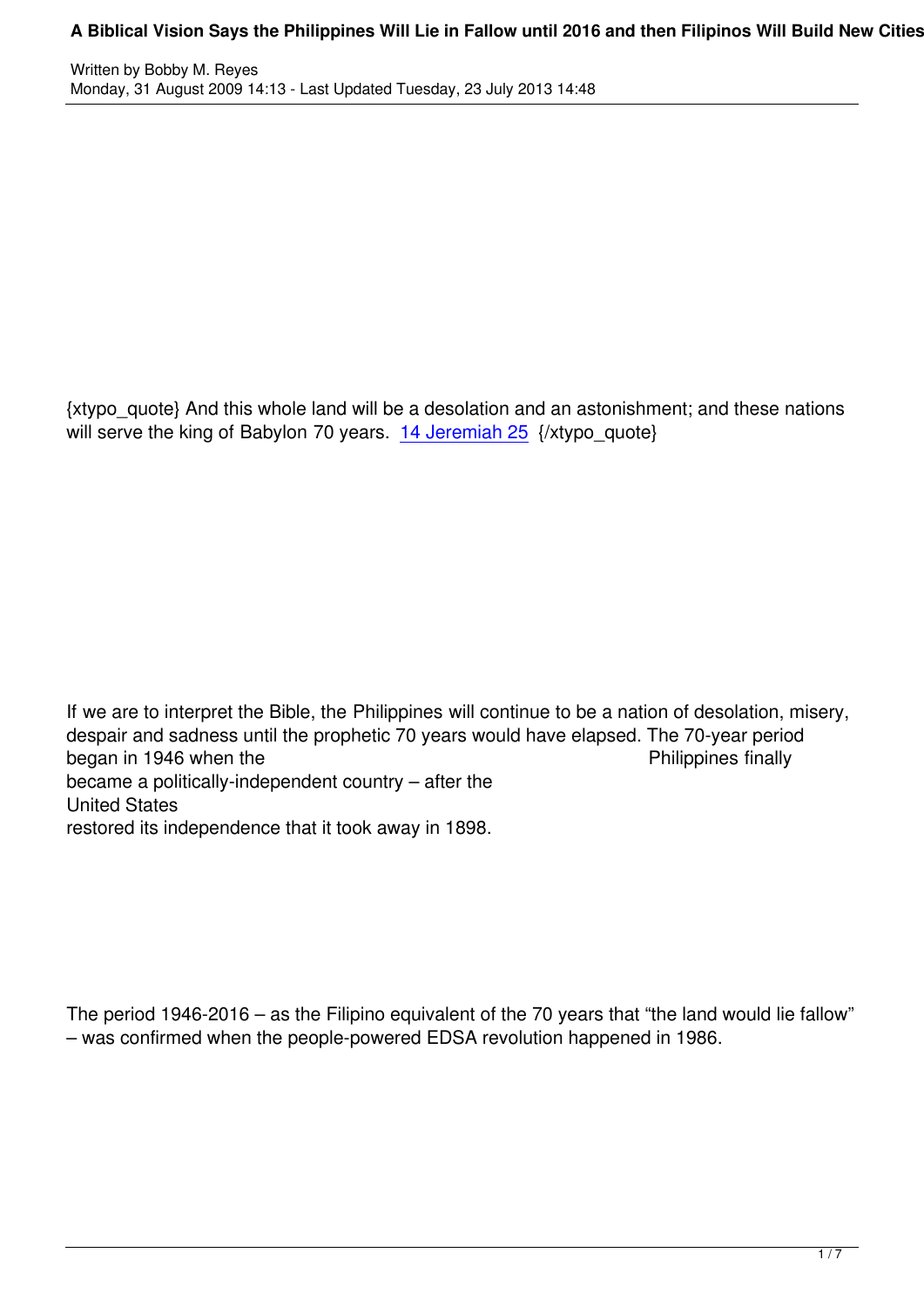Again the Bible has this reference: *"And with whom was He angry for forty years? Was it not with those who sinned, whose bodies fell in the wilderness?"*

Hebrews 3:17

–

The Lord gives his chosen people a chance to cleanse themselves and purge their society of evil practices and corrupt leaders at the end of every Biblical generation. Ergo,  $1946 + 40 =$ 1986. But the Filipino people wasted their chance for redemption and many of their leaders continued on their corrupt existence and their subservience to their false gods.

*Editor's Note:* This is not the first time that Bobby Reyes has written about the Biblical vision for the Philippines. In his political novel, "One Day in the Life of a Filipino Sonovabitch" (1993), he wrote of the Biblical generation as applied to the timing of the EDSA Revolution (Chapter II of Reyes' novel, 10 the paragraph, page the paragraph, page 16).

T he Biblical "Babylon" is interpreted to mean the "Imperial Manila," which is the hotbed of corruption and center of influence-peddling, human-rights abuses and the false gods of materialism, illegal drugs, gambling, sex and politics.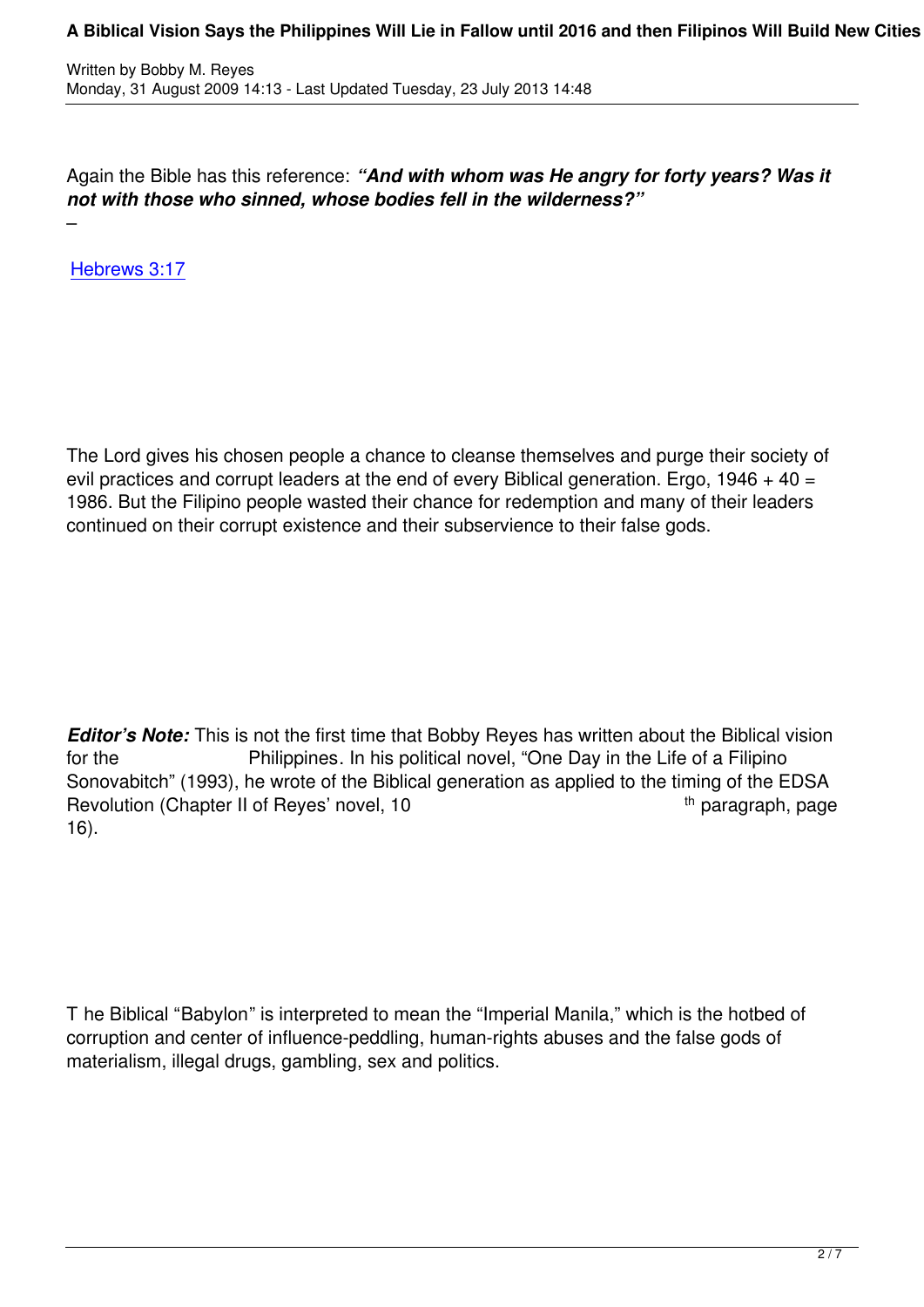Like the Israelis who roamed and ambled on the desert for 40 years after they fled the land of their exile, Egypt, the Filipinos – some nine-million of them – have replaced the Wandering Jews in the 21st century and some of them also went into exile in foreign lands. From the sands of the Kingdom of Saudi Arabia in the Middle East to the sands of Nevada in the United States, Overseas-Filipino workers have toiled and are still toiling, as they wait for the end of their Biblical period when their country would no longer lie in fallow. Then the Overseas Filipinos will return to their homeland, "so that the land could catch up on these missing years" (when their country did lie in fallow).

The Filipinos – whether of the Christian, Islam or of the Jewish faiths – can trace their ancestry to the house of Abraham. For the Philippines is a true melting pot. Perhaps God has ordained the Filipinos to be his chosen people for the Third Millennium. Proofs? There are now tens of thousands of Filipino men and women of the cloth who are preaching the Good News in many countries of the world. There are also thousands of Filipino teachers who are now teaching even American pupils how to speak grammatically-correct English. And how about the countless Filipino medical professionals who minister to the health of many foreigners in different lands – be they are Christian, Muslim, or Jew or of other creed and color in compliance of Jesus Christ's teachings to heal the sick . . .

*Perfect Biblical Timing*

T here is the perfect timing, as ordained in the Biblical periods and points in time. Christianity was introduced to the Philippines by the Spanish expedition led by Fernando de Magallanes in 1521. The 500th anniversary of the introduction of Christianity to the Philippine archipelago will happen in 2021, or just five years after the end of the Biblical period in fallow.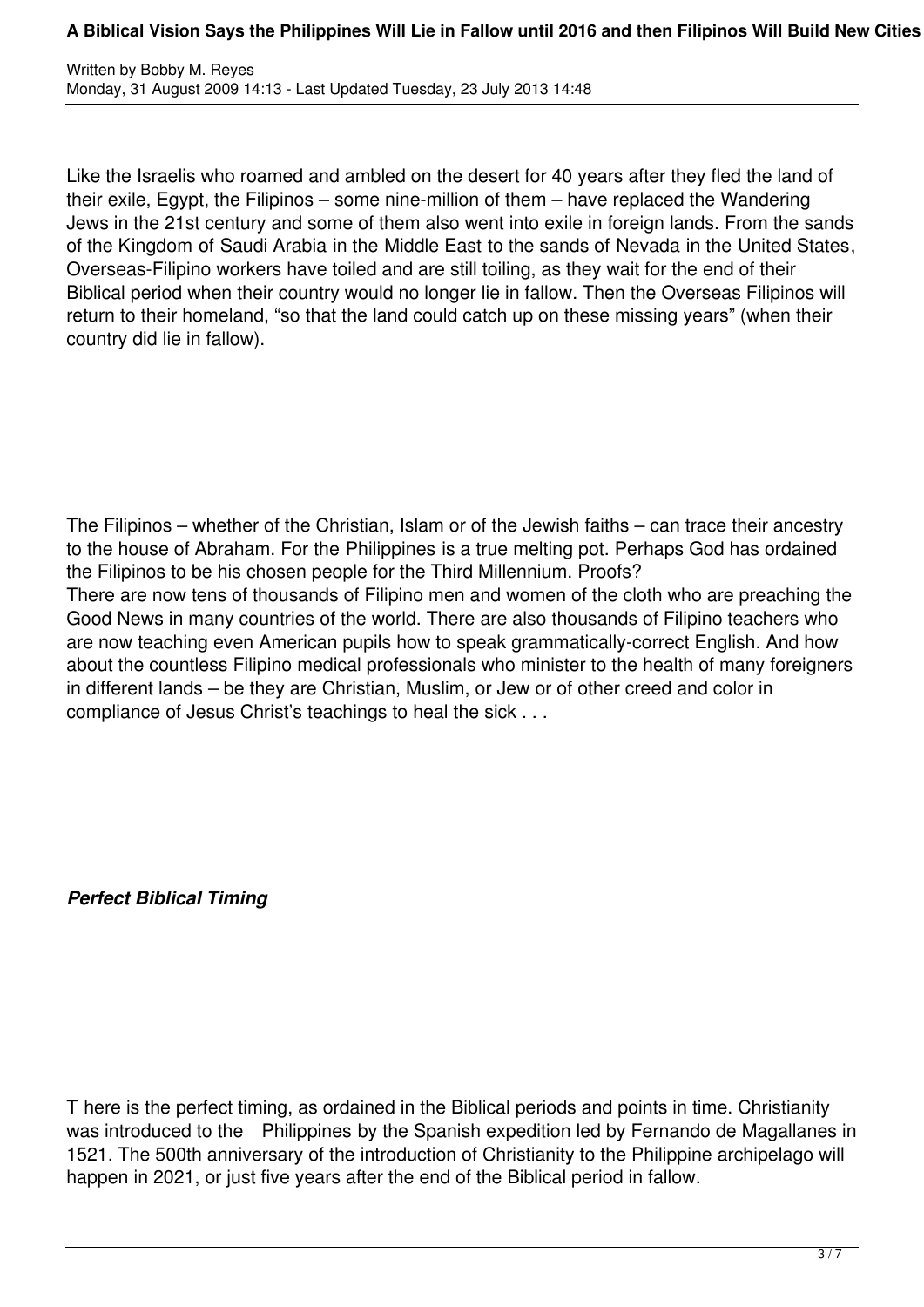*Editor's Note:* To understand the impact of the Bible and biblical figures in the history of nations, please read this article from TIME magazine:

How Moses Shaped America - TIME

J ust look at the words of the prophet Daniel: "The prophets said that the land would lie fallow for 70 years so that it could catch up on all its missing Sabbath-years. (Every 7th year the land was to be left fallow, but Israel did not obey God in this so that they went into exile so that the land could catch up on these missing years.) Over a space of 490 years, exactly 70 years would have been (intended) fallow since one in every 7 years is fallow. (Seven divided into 490 is 70. See all of Daniel 9 again. The context agrees. Daniel had just finished praying about the 70 years (in) captivity when he received the revelation of the '70 x 7.')

"The years and dates are arranged to agree with this 'catch-up-of-missing-Sabbaths' pattern. It also takes into consideration the missing 50th year of the Jubilee cycle. (That is, every 490 or 500 years there would be 10 accumulated missing un-kept jubilee years, plus the 70 regular missing Sabbath years—80 every 490 or 500 years."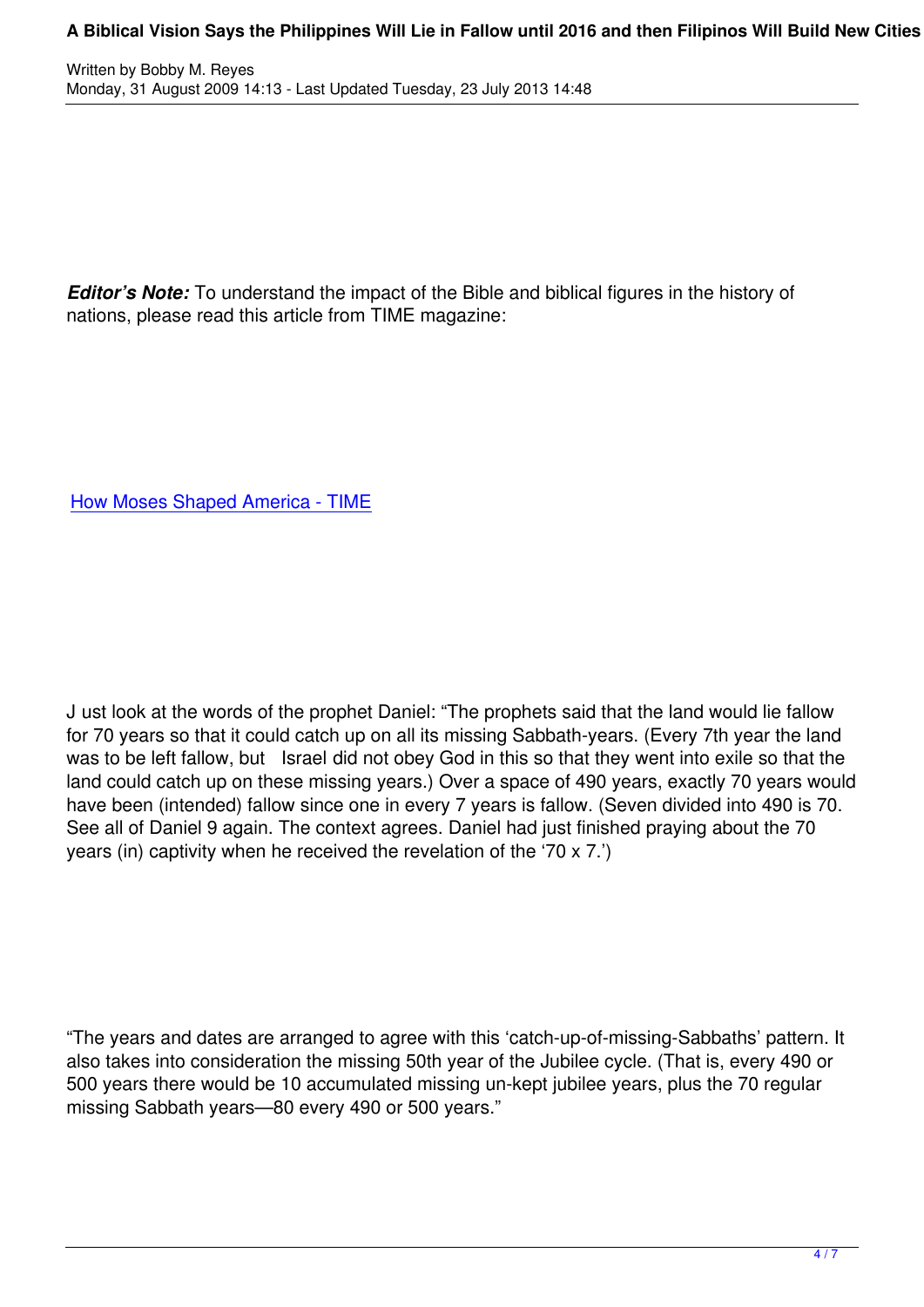http://www.1260-1290-days-bible-prophecy.org/Jubilee-missing-Sabbaths.htm

It is forecast that the Filipino people, with the help and leadership of their overseas brethren, will accomplish from July 2016 to January 2018 – in 17.5 months – the seventy weeks that Daniel talked about.

## **Daniel 9:24 24:** "*Seventy weeks are determined*

*For your people and for your holy city,*

*To finish the transgression,*

*To make an end of sins,*

*To make reconciliation for iniquity,*

*To bring in everlasting righteousness,*

*To seal up vision and prophecy,*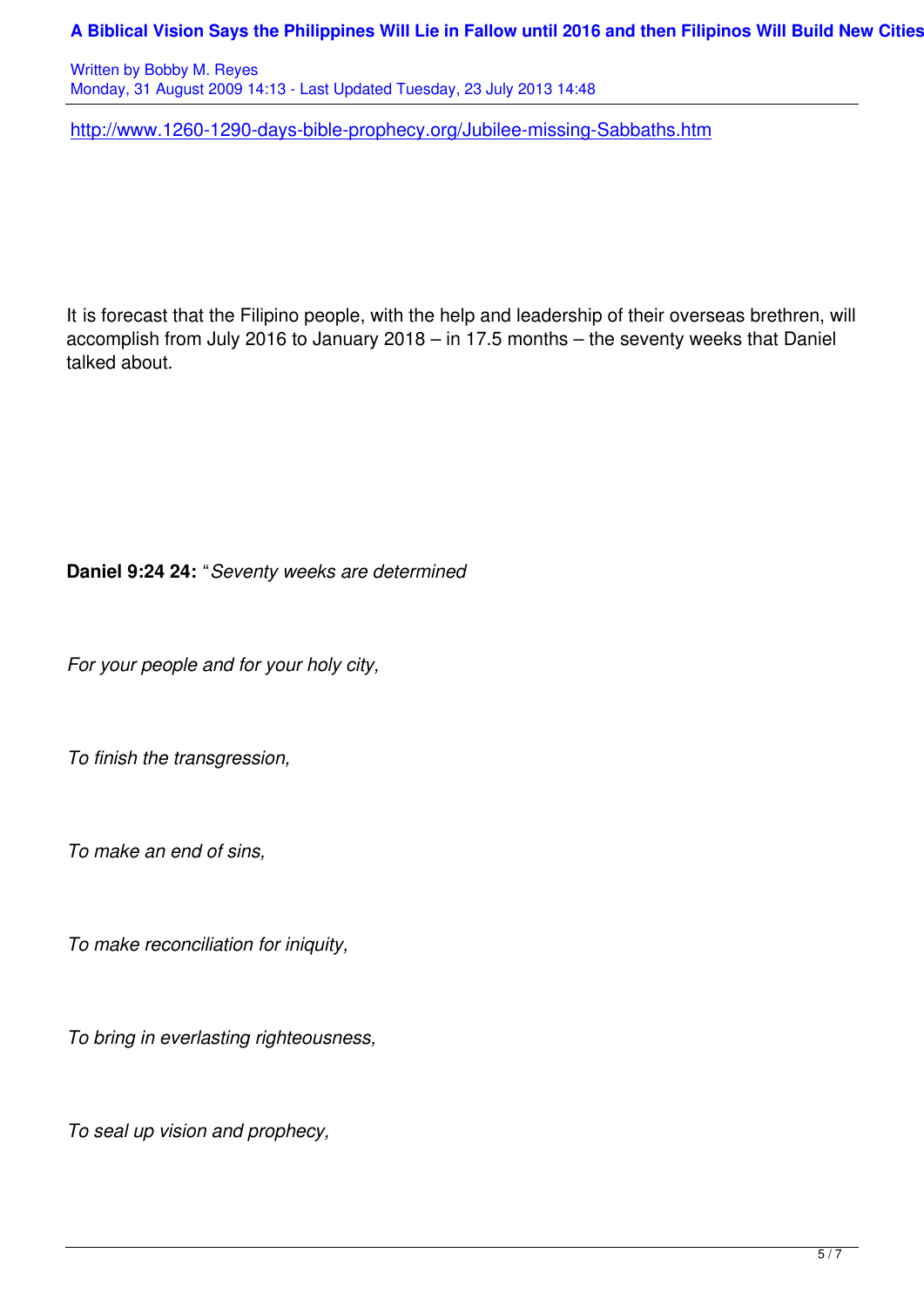## A Biblical Vision Says the Philippines Will Lie in Fallow until 2016 and then Filipinos Will Build New Cities

Written by Bobby M. Reyes Monday, 31 August 2009 14:13 - Last Updated Tuesday, 23 July 2013 14:48

*And to anoint the Most Holy*."

A nd when the year 2021 comes, the Filipino people would then have built new settlements that will be their versions of the Biblical new "city upon a hill" – as found in *Matthew 5:14* – "You are the light of the world. A city that is set on a hill cannot be hidden."

There is really a need to build new "cities upon hills" because chances are by the end of this century, most lowland areas would have by then been swamped by the sea because of the effects of Global Warming. This is the message that the Bible brings to the Filipinos and all the peaceful peoples of the world.

Yes, the Filipino people can never go wrong after 2016 because the Bible says so. It is their destiny as God's chosen people to serve humanity and help in making the Earth a lot better than the world seen by Fernando de Magallanes and his crew, especially after they set foot on Philippine soil in March 1521. # # #